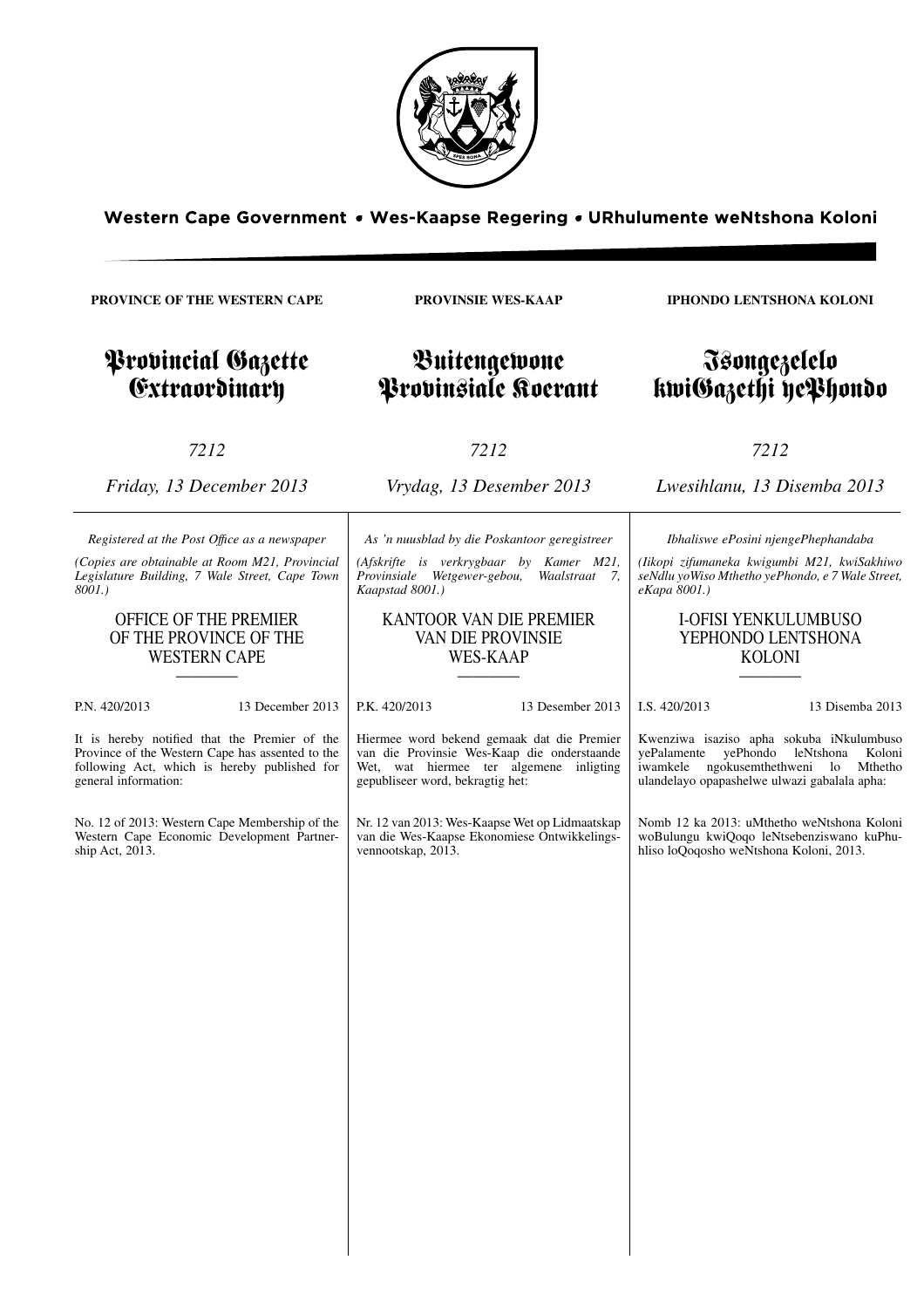———————————————————— *(Afrikaans text signed by the Premier) (Assented to 10 December 2013) —————————*

# **ACT**

**To provide for the membership of the Provincial Government of the Western Cape Economic Development Partnership NPC; to regulate the transfer of funds to the Western Cape Economic Development Partnership NPC; and to provide for matters incidental thereto.**



**BE IT ENACTED** by the Provincial Parliament of the Province of the Western Cape, as follows:—

### **Definitions**

**1.** In this Act, unless the context indicates otherwise—

**"accounting officer"** means the head of the provincial department responsible for 5 economic development;

**''Province''** means the Province of the Western Cape;

**''Provincial Government''** means the government of the Province;

**''Public Finance Management Act''** means the Public Finance Management Act, 1999 (Act 1 of 1999);

10

**''responsible Minister''** means the member of the Provincial Cabinet responsible for economic development; **''the Company''** means the Western Cape Economic Development Partnership

NPC (registration no. 2012/015958/08), a non-profit company incorporated and registered in accordance with the company laws of the Republic of South Africa. 15

# **Authorisation for membership**

**2.** The Provincial Government is authorised to become a member of the Company and is, subject to the provisions of this Act, capable of performing any act which a member of the Company may in law perform.

# **Objects of Company**

**3.** (1) The objects of the Company include the facilitation and encouragement of the formation of effective partnerships pursuant to—

*(a)* the development of economic and market intelligence;

*(b)* the enhancement of economic system performance and monitoring; and

*(c)* the implementation of economic vision, strategy and delivery.

(2) The Provincial Government may be a member of the Company only in so far as the Company pursues the objects referred to in subsection (1).

#### **Board of Company**

**4.** If the Provincial Government becomes a member of the Company, the responsible Minister or a representative appointed by him or her must participate on behalf of the 30 Provincial Government in its capacity as a member of the Company, in the nomination of candidates for appointment to the board of directors of the Company.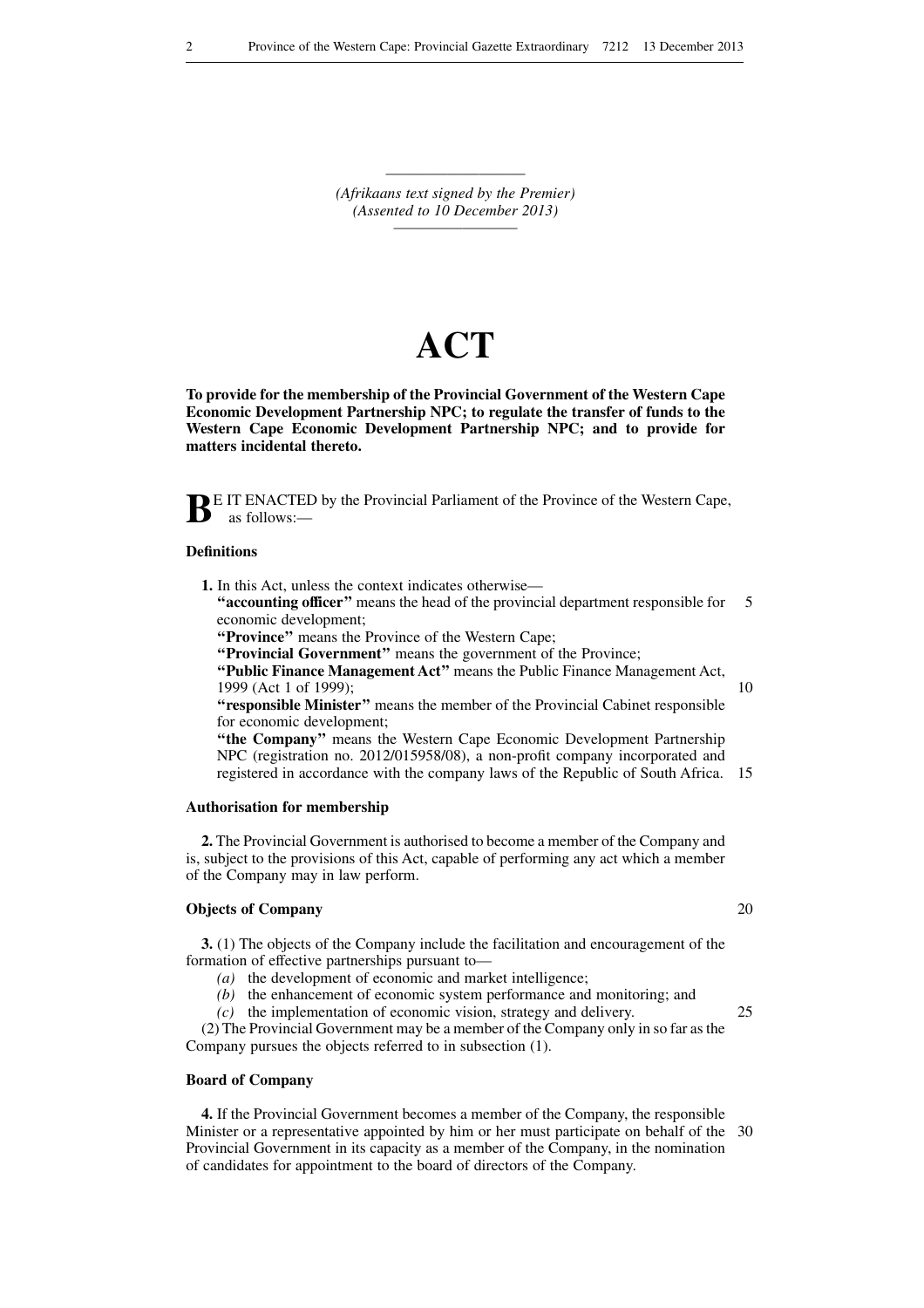#### **Funding and utilisation of funds**

**5.** (1) In so far as the Company pursues the objects referred to in section 3(1), the Provincial Government may transfer funds to the Company—

- *(a)* in accordance with the Public Finance Management Act;
- *(b)* in terms of a written assurance or conditions and remedial measures contemplated in section 38(1)*(j)* of the Public Finance Management Act; and 5
- *(c)* in accordance with appropriations authorised by—
	- (i) an annual budget passed in terms of an appropriation Act; or (ii) an adjustments budget passed in terms of an adjustments appropriation Act.

(2) A written assurance or conditions and remedial measures contemplated in subsection (1) must, in addition to the requirements of the Public Finance Management Act, provide for the following in relation to the expenditure of the funds:

- *(a)* accountability and transparency, including the disclosure of and access to records relating to expenditure of the funds; 15
- *(b)* in the case of subsidies, bursaries or leadership-development programmes, set criteria for eligibility and transparency concerning recipients of those awards and the performance thereof;
- *(c)* the declaration and avoidance of conflict of interest by staff members and the members of the board of directors of the Company; and
- *(d)* a business plan that includes a budget and project plan for specific projects and deliverables.

### **Financial control**

**6.** (1) For the purposes of this Act, the accounting officer is responsible for the financial management of any funds appropriated and transferred by the Provincial 25 Government to the Company and must manage and account for those funds in accordance with the Public Finance Management Act.

(2) The accounting officer must maintain appropriate measures to ensure that funds transferred to the Company are applied for the intended purpose, which measures must include reporting procedures as contemplated in the Public Finance Management Act. 30

# **Short title**

**7.** This Act is called the Western Cape Membership of the Western Cape Economic Development Partnership Act, 2013.

10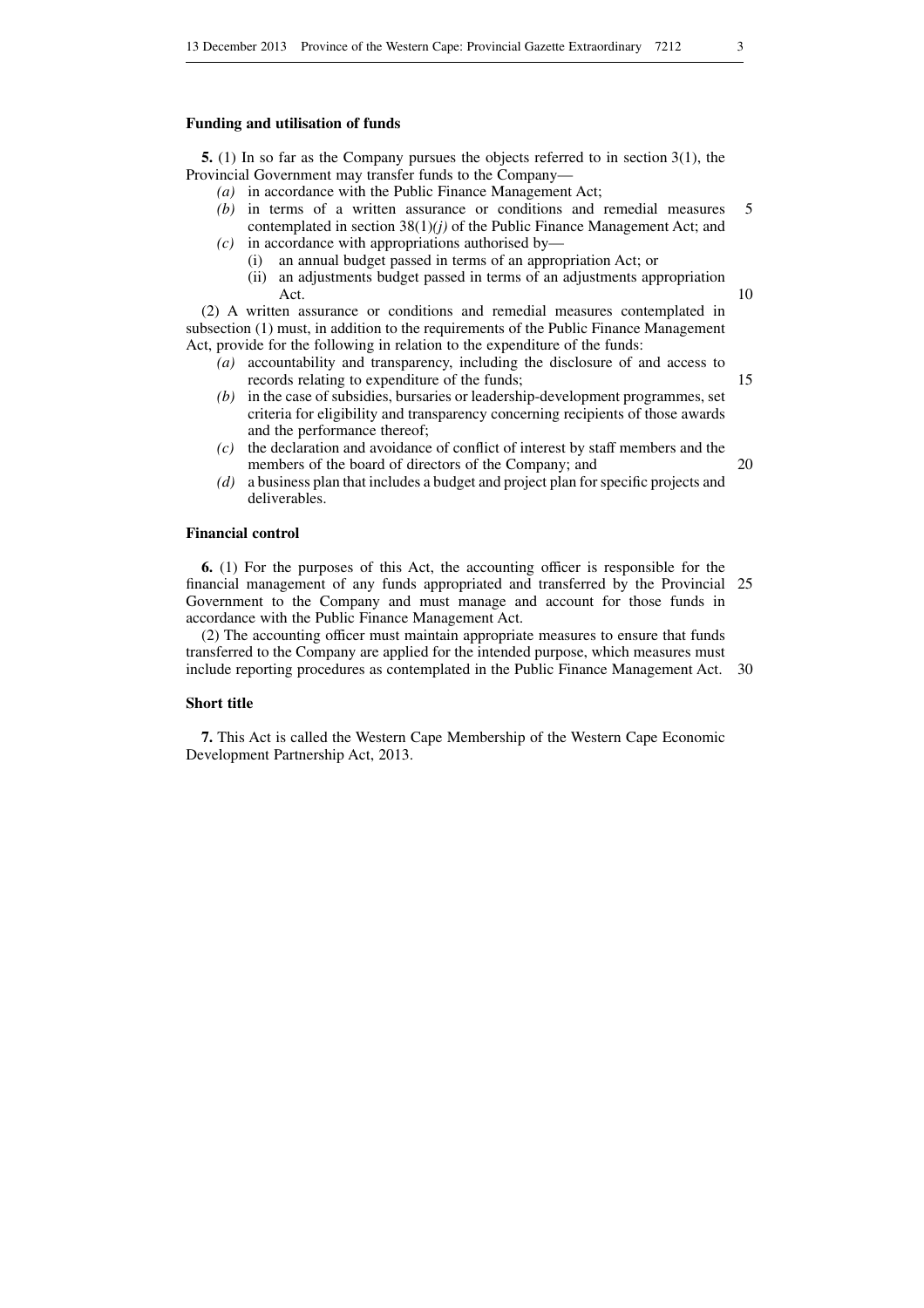———————————————————— *(Afrikaanse teks deur die Premier geteken) (Bekragtig op 10 Desember 2013) —————————*

# **WET**

**Om voorsiening te maak vir die lidmaatskap van die Provinsiale Regering van die ''Western Cape Economic Development Partnership NPC''; om die oordrag van fondse na die ''Western Cape Economic Development Partnership NPC'' te reguleer; en om voorsiening te maak vir aangeleenthede wat daarmee in verband staan.**

**D**AAR WORD BEPAAL deur die Provinsiale Parlement van die Provinsie Wes-Kaap, soos volg:—

# **Woordomskrywing**

**1.** In hierdie Wet, tensy dit uit die samehang anders blyk, beteken—

**''die Maatskappy''** die ''Western Cape Economic Development Partnership NPC'', (hierna die Wes-Kaapse Ekonomiese Ontwikkelingsvennootskap MSW) (registrasienommer 2012/015958/08), 'n maatskappy sonder winsoogmerk geïnkorporeer en geregistreer ooreenkomstig die maatskappywette van die Republiek van Suid-Afrika; 5 10

**''Provinsiale Regering''** die regering van die Provinsie;

**''Provinsie''** die Provinsie Wes-Kaap;

**''rekenpligtige beampte''** die hoof van die provinsiale departement verantwoordelik vir ekonomiese ontwikkeling;

**''verantwoordelike Minister''** die lid van die Provinsiale Kabinet verantwoordelik vir ekonomiese ontwikkeling;

**''Wet op Openbare Finansiële Bestuur''** die Wet op Openbare Finansiële Bestuur, 1999 (Wet 1 van 1999).

#### **Magtiging tot lidmaatskap**

**2.** Die Provinsiale Regering is gemagtig om 'n lid van die Maatskappy te word en is, behoudens die bepalings van hierdie Wet, in staat om enige handeling te verrig wat 'n lid 20 van die Maatskappy regtens kan verrig.

# **Oogmerke van Maatskappy**

**3.** (1) Die oogmerke van die Maatskappy sluit in die fasilitering en bevordering van die sluiting van effektiewe vennootskappe in die nastrewing van—

- *(a)* die ontwikkeling van ekonomiese en markintelligensie;
- *(b)* die versterking van ekonomiese stelselprestasie en -monitering; en

*(c)* die implementering van ekonomiese visie, strategie en lewering.

(2) Die Provinsiale Regering kan 'n lid van die Maatskappy wees slegs in soverre die Maatskappy die oogmerke in subartikel (1) bedoel, nastreef.

### **Direksie van Maatskappy**

**4.** Indien die Provinsiale Regering 'n lid van die Maatskappy word, moet die verantwoordelike Minister of 'n verteenwoordiger deur hom of haar aangestel namens

15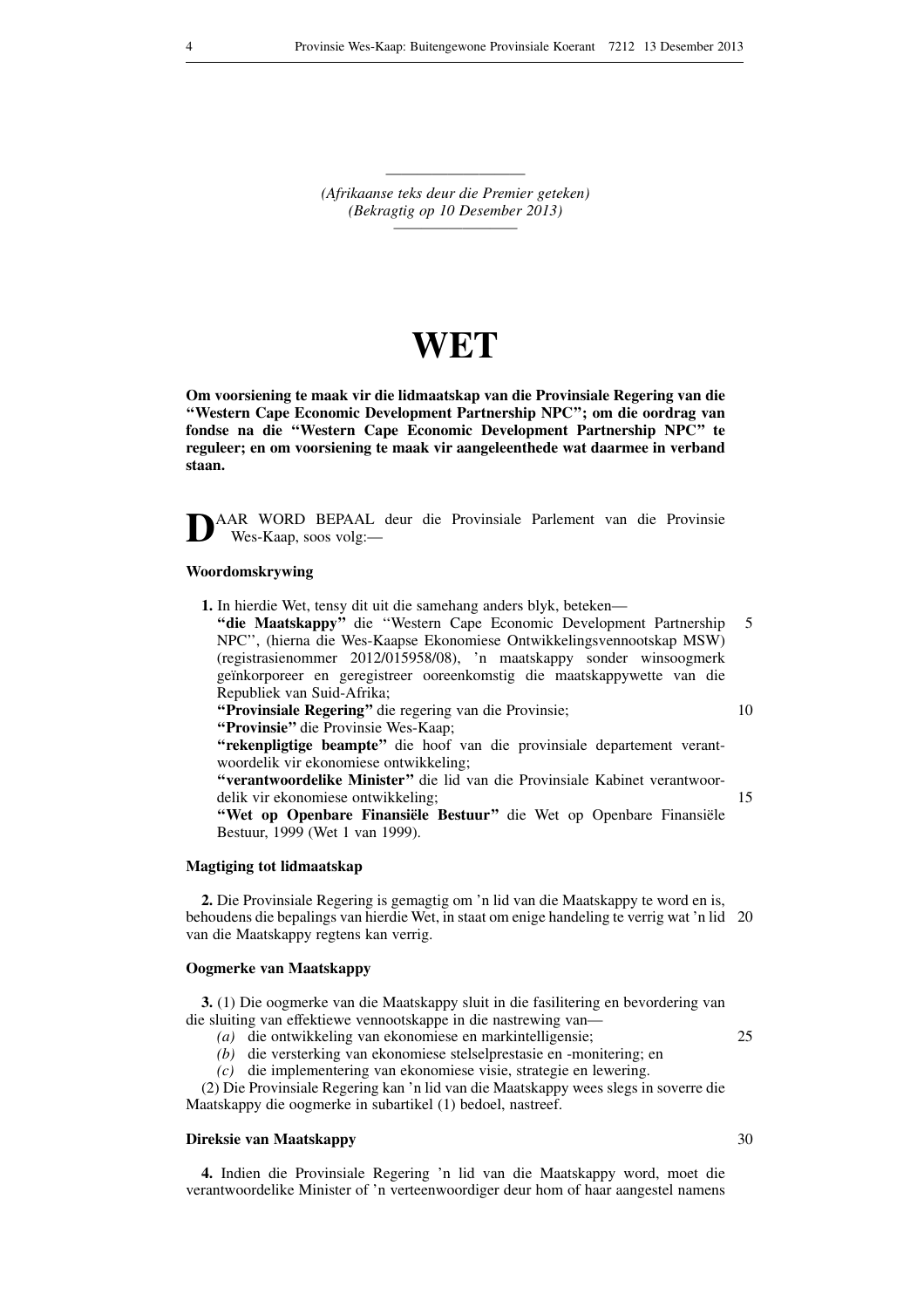die Provinsiale Regering in sy hoedanigheid as 'n lid van die Maatskappy, deelneem aan die benoeming van kandidate vir aanstelling tot die direksie van die Maatskappy.

#### **Befondsing en benutting van fondse**

**5.** (1) In soverre die Maatskappy die oogmerke bedoel in artikel 3(1) nastreef, kan die Provinsiale Regering fondse aan die Maatskappy oordra—

- *(a)* ooreenkomstig die Wet op Openbare Finansiële Bestuur;
- *(b)* ingevolge 'n skriftelike onderneming of voorwaardes en regstellende maatreëls beoog in artikel 38(1)*(j)* van die Wet op Openbare Finansiële Bestuur; en
- *(c)* ooreenkomstig bewilligings wat gemagtig is deur—
	- (i) 'n jaarlikse begroting wat ingevolge 'n begrotingswet aangeneem is; of
	- (ii) 'n aansuiweringsbegroting wat ingevolge 'n aansuiweringsbegrotingswet aangeneem is.

(2) 'n Skriftelike onderneming of voorwaardes en regstellende maatreëls beoog in subartikel (1) moet, benewens die vereistes van die Wet op Openbare Finansiële Bestuur, vir die volgende voorsiening maak met betrekking tot die besteding van die fondse: 15

- *(a)* verantwoordingspligtigheid en deursigtigheid, insluitende die openbaarmaking van en toegang tot rekords betreffende die besteding van die fondse;
- *(b)* in die geval van subsidies, beurse of leierskapontwikkelingsprogramme, 20 gestelde kriteria vir verkiesbaarheid en deursigtigheid rakende ontvangers van daardie toekennings en die prestasie daarvan;
- *(c)* die verklaring en vermyding van botsing van belange deur personeellede en die lede van die direksie van die Maatskappy; en
- *(d)* 'n sakeplan wat 'n begroting en projekplan vir spesifieke projekte en 25 lewerbare items insluit.

#### **Finansiële beheer**

**6.** (1) Vir doeleindes van hierdie Wet is die rekenpligtige beampte verantwoordelik vir die finansiële bestuur van enige fondse wat bewillig en oorgedra word deur die Provinsiale Regering aan die Maatskappy en moet hy of sy daardie fondse bestuur en 30 rekenskap daarvan gee ooreenkomstig die Wet op Openbare Finansiële Bestuur.

(2) Die rekenpligtige beampte moet gepaste maatreëls handhaaf om te verseker dat fondse oorgedra aan die Maatskappy vir die beoogde doel aangewend word, welke maatreëls verslagdoeningsprosedures moet insluit soos in die Wet op Openbare Finansiële Bestuur beoog. 35

#### **Kort titel**

**7.** Hierdie Wet heet die Wes-Kaapse Wet op Lidmaatskap van die Wes-Kaapse Ekonomiese Ontwikkelingsvennootskap, 2013.

5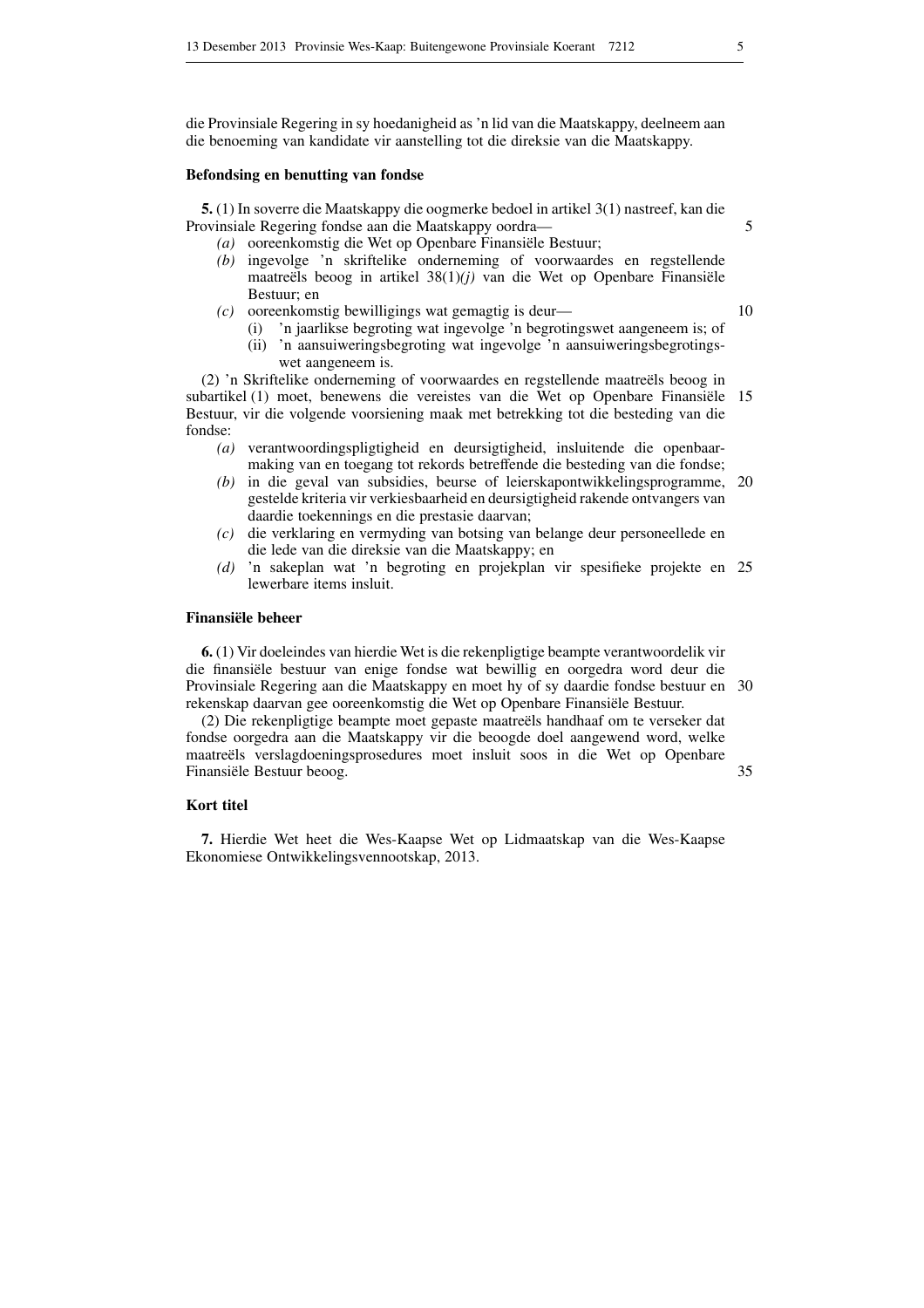———————————————————— *(Uxwebhu lwesiAfrikaans lutyikitywe yiNkulumbuso) (Lwamkelwe ngowe 10 Disemba 2013) —————————*

# **UMTHETHO**

**Obonelela ngobulungu kuRhulumente wePhondo kwiNkampani eNgenzi-ngeniso (NPC) yeQoqo leNtsebenziswano kuPhuhliso loQoqosho yeNtshona Koloni, olawula ukudluliselwa kwemali kwiNkampani eNgenzi-ngeniso (NPC) yeQoqo leNtsebenziswano kuPhuhliso loQoqosho yeNtshona Koloni, nolungiselela neminye imiba enxulumene nale.** 5

**K**uwiswa uMthetho ke yiPalamente yePhondo leNtshona Koloni, ngolu hlobo lulandelayo:—

#### **Inkcazo-magama**

**1.** Kulo Mthetho, ngaphandle kwalapho iimeko elisetyenziswe kuyo igama ilinika enye intsingiselo—

"igosa elinika inkcazo" lithetha intloko yesebe kwiphondo eyongamele ukhuthazo lokhenketho, urhwebo noshishino;

**''iPublic Finance Management Act''** ithetha uMthetho iPublic Finance Management Act, 1999 (UMthetho 1 ka-1999);

**''iPhondo''** lithetha iPhondo leNtshona Koloni;

**''uRhulumente wePhondo''** uthetha urhulumente wePhondo; **''uMphathiswa owongameleyo''** uthetha ilungu leKhabhinethi yePhondo elongamele ukhuthazo lokhenketho, urhwebo noshishino;

**''iNkampani''** ithetha iNkampani eNgenzi-ngeniso(NPC) yeQoqo leNtsebenziswano kuPhuhliso loQoqosho yeNtshona Koloni (inomb. yobhaliso 2012/015958/ 15 08), inkampani engenzi ngeniso ehlanganisene nebhaliswe ngokwemiqathango yomthetho wenkampani kwiRiphabhliki yoMzantsi Afrika.

#### **Ukugunyaziswa kobulungu**

**2.** URhulumente wePhondo unikwe igunya lokuba lilungu lale Nkampani kwaye, ngokwemiqathango yalo Mthetho, unakho ukwenza nasiphi na isenzo esinokwenziwa 20 lilungu leNkampani ngokusemthethweni.

# **Iinjongo zeNkampani**

**3.** (1) Iinjongo zeNkampani ziquka ukukhuthaza, ukuququzelelela, ukuphuhlisa, nokuxhasa oku—

*(a)* uphuhliso lwentlakanipho kwezoqoqosho nakwezorhwebo;

*(b)* ukwandiswa kokusebenza kwenkqubo yoqoqosho nokubeka iliso; kunye

*(c)* nokusebenza kombono wezoqoqosho, isicwangciso-qhinga nokuhanjiswa kweenkonzo.

(2) URhulumente wePhondo angaba lilungu leNkampani kuphela ngeli xesha iNkampani isebenza ngokwenjongo eziveziweyo kwicandelwana (1). 30

10

25